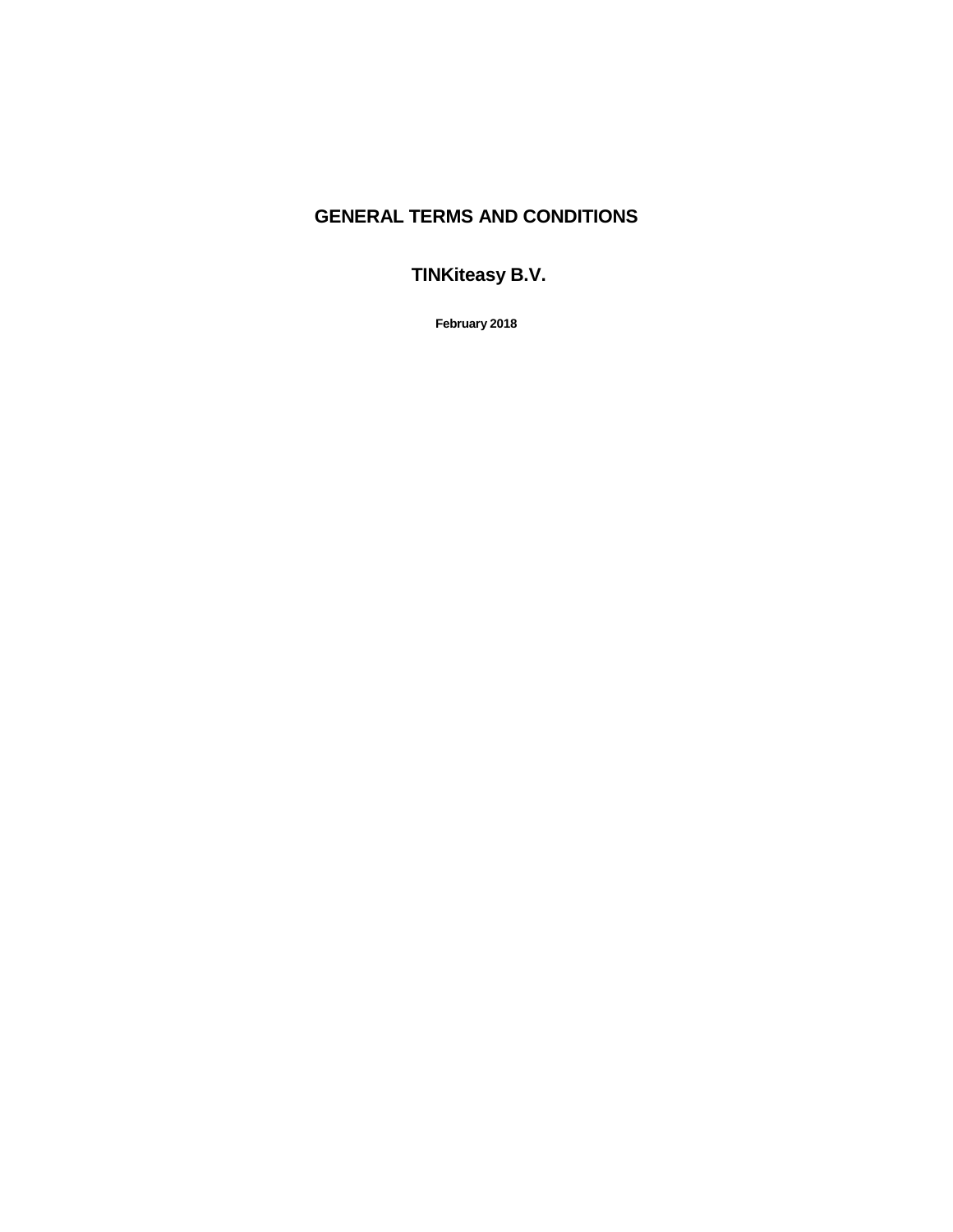

### **TABLE OF CONTENTS**

| 1.    |  |
|-------|--|
| 1.1.  |  |
| 1.2.  |  |
| 1.3.  |  |
| 1.4.  |  |
| 1.5.  |  |
| 1.6.  |  |
| 1.7.  |  |
| 1.8.  |  |
| 1.9.  |  |
| 1.10. |  |
| 1.11. |  |
| 1.12. |  |
|       |  |
|       |  |
| 2.    |  |
|       |  |
| 2.1.  |  |
| 2.2.  |  |
| 2.3.  |  |
| 2.4.  |  |
| 2.5.  |  |
| 2.6.  |  |
| 2.7.  |  |
| 2.8.  |  |
| 2.9.  |  |
| 2.10. |  |
| 2.11. |  |
|       |  |
|       |  |
| 3.    |  |
| 3.1.  |  |
| 3.2.  |  |
|       |  |
|       |  |
| 4.    |  |
|       |  |
| 4.1.  |  |
|       |  |
|       |  |
| 5.    |  |
|       |  |
| 6.    |  |
|       |  |
| 6.1.  |  |
|       |  |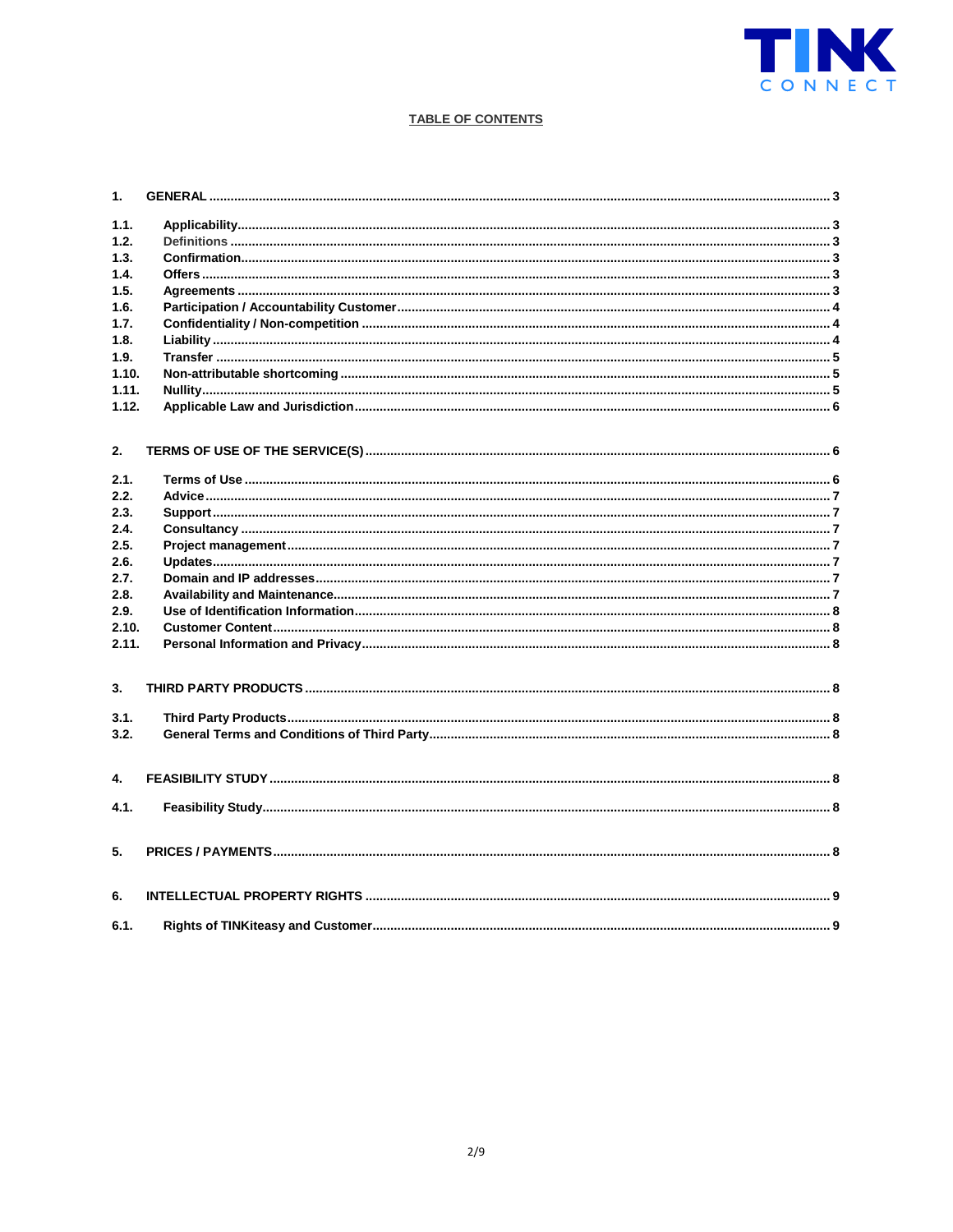

#### **1. GENERAL**

### **1.1. Applicability**

- **1.1.1** These General Terms and Conditions apply to any and all offers and/or deliveries by TINKiteasy BV, hereinafter to be referred to as "TINKiteasy", and all agreements and/or any other legal relations between Customer and TINKiteasy, as well as to resulting provisions and related activities whether verbally, written and/or electronically agreed upon, unless expressly otherwise agreed upon in writing and irrespective of under which trade name TINKiteasy operates, and irrespective of Customer's initials being present or not.
- **1.1.2** Any purchase and/or other general terms and conditions of Customer do not apply and are rejected by TINKiteasy unless expressly accepted in writing.
- **1.1.3** These General Terms and Conditions are registered with the Chamber of Commerce Amsterdam under number 34272910.
- **1.1.4** TINKiteasy is always authorized to change or amend these General Terms and Conditions, which changes or amendments will apply unless written objection is made no later than 30 (thirty) days after the date of the amendment or change.
- **1.1.5** Changes in and/or additions to these General Terms and Conditions as well as changes in and/or additions to agreements between TINKiteasy and Customers are valid only if made in writing.
- **1.1.6** In case Customer can be considered to do business from several legal entities, each entity is severally and jointly liable for performance of all obligations under the agreement with TINKiteasy and these General Terms and Conditions apply to all of them.
- **1.1.7** The headings above the articles of these General Terms and Conditions are only intended to improve readability. The content and scope of the article under a particular heading is thus not confined to that designation.
- **1.1.8** TinkConnect, Tinklegal, Tinkjuridisch, Tinkzorg, Tinkhealthcare and Tinkfinance are all trade names (trademarks) of TINKiteasy

### **1.2. Definitions**

- In these General Terms and Conditions the following words and terms are capitalized. All of the following words and expressions in the singular have the same meaning as in the plural and vice versa.
- **1.2.2** Customer: Anyone who requests and orders to provide the Service(s) and with whom TINKiteasy consequently has an Agreement. **1.2.3** Feasibility study:
- As further described in Article 4.1.1.
- **1.2.4** Identification: Log-in names, passwords, address data and / or
- other codes. **1.2.5** Service(s): TINKiteasy shall make available to Customer a mobile workplace. This workplace is accessible worldwide via the Internet. Through a secure connection Customer can access his files, emails and agreed applications.
- **1.2.6** Support: As further described in Article 2.3.
- **1.2.7** Third Party general terms and conditions: Under Third Party general terms and conditions amongst other are to be understood the conditions used by others, licensing, warranty and other conditions.
- **1.2.8** Third Party Products: All (storage) services and products provided by TINKiteasy and originating from third parties and whose intellectual and/or industrial property rights do not belong to TINKiteasy.
- **1.2.9** TINKiteasy: TINKiteasy B.V., operating under different trade names, registered at the Chamber of Commerce in Amsterdam under number 34272910, and its successor(s) or any affiliate or partner that contracts with Customer and declared these General applicable. In any case TINKiteasy is the supplier of the Service(s) to Customer.
- **1.2.10** User: The (final) customer / (end) user of the Customer to whom Services are delivered and who is actually
- using these Services. **1.2.11** Working days: Normal Dutch working hours (8.00-18.00 CET) and days (Monday / Friday) excluding national holidays.

### **1.3. Confirmation**

**1.3.1** All verbal agreements, assignments and/or other statements of any kind of employees of TINKiteasy are only valid and binding if confirmed in writing by authorized representatives of TINKiteasy.

#### **1.4. Offers**

- **1.4.1** All offers are non-binding unless expressly indicated otherwise.
- **1.4.2** Offers are based on the Customer data, information and / or requirements as described under Article 1.6.
- **1.4.3** TINKiteasy will draw up an agreement in which it indicates what is included in the Service(s) and what amount will be due upon acceptance. Only the Service(s) as described in the agreement are binding.
- **1.4.4** In case incorrect information is provided by Customer, TINKiteasy has the right to adjust prices accordingly.
- **1.4.5** The agreement commences from the moment that the by Customer signed agreement is received by TINKiteasy, unless otherwise agreed in writing.
- **1.4.6** In case of conflicting provisions in the various documents, the following order applies: 1. the agreement; 2. the service level agreement; 3. any attachments, 4. these General Terms and Conditions 5. any agreed additional conditions.

# **1.5. Agreements**

- If a proposal, contract or other similar legally binding document is sent to Customer and Customer fails to return this document signed to TINKiteasy, by way of first payment Customer is considered to full agree with the content of such document and these General Terms and Conditions.
- **1.5.2** The term of addenda mentioned as such that directly result from or are made in connection with an agreement between Customer and TINKiteasy is similar to that of the agreement where it is related to.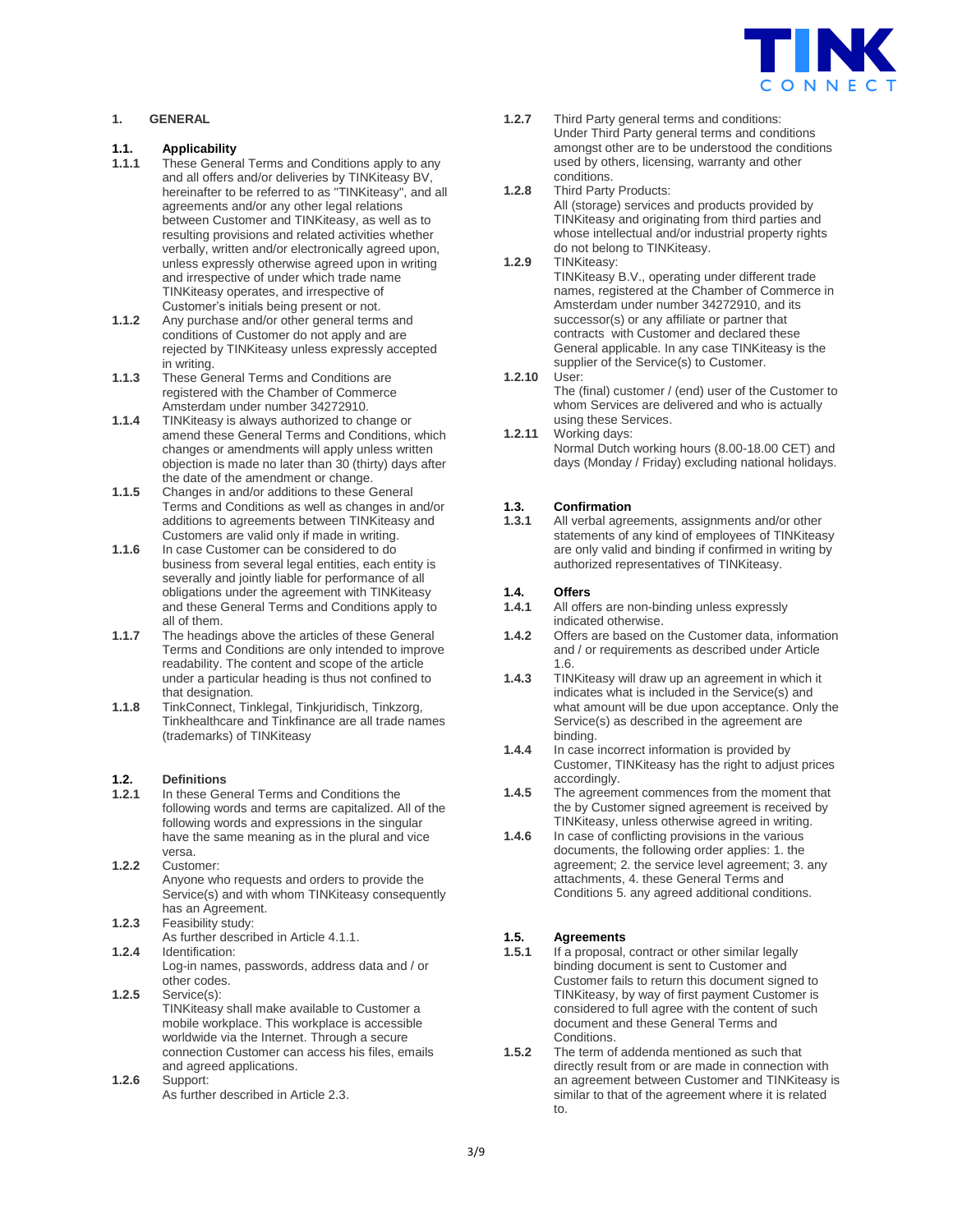

- **1.5.3** An agreement between Customer and TINKiteasy which to which no further term has been agreed upon runs for a period of 1 (one) year. If such agreement is not timely terminated, it will be extended for the duration of 1 (one) year.
- **1.5.4** Customer has the option for a User to log off permanently, with a notice period of 1 (one) month and according to the check-in/check-out procedure of TINKiteasy. If the Customer logs off a User permanently within 6 (six) months after the connection of that User came to life, Customer will pay a fee to TINKiteasy of 6 (six) monthly fees minus already paid monthly fees. In addition, 80% of the maximum number of users, which was agreed upon at the start must remain connected. In any case TINKiteasy is entitled at least to charge monthly cost corresponding with 80% of the maximum number of users originally agreed upon, whatever the actual number of users is, until the end of the contract period.
- **1.5.5** For registration as well as deregistration or logging on or off Users permanently, TINKiteasy can charge Customer one-off registration or deregistration costs
- **1.5.6** Termination of the agreement, as defined in Article 1.5.3, takes place through a registered letter which must be received by TINKiteasy no later than 2 (two) months before the month in which renewal of the agreement enters into force.
- **1.5.7** Each party is entitled to terminate the contract by registered letter without judicial intervention, in whole or in part, if the defaulting party after being presented with written notice stating a reasonable time to remedy such default failed to do so.
- **1.5.8** TINKiteasy has also the right, with immediate effect and without judicial intervention, by means of an extrajudicial statement to annul the agreement and/or offers in whole or in part, to terminate or cancel, at the death of a Customer, if Customer submits a request for bankruptcy or suspension of payment, or in case bankruptcy or suspension of payment is granted or if the Customer's company is liquidated or terminated, other than for reorganization purposes. In all these cases, any and all claims on Customer by TINKiteasy are immediately due.
- **1.5.9** After the end of the contract, for any reason whatsoever, Customer has no more rights deriving from the agreement, leaving unhindered the existence of the obligations of the parties which by their nature are intended to persist after the end of the Agreement, including but not limited to the obligations concerning property rights, confidentiality and competition.
- **1.5.10** Whenever asked or obliged to perform migration activities, TINKiteasy will charge on an hourly basis for this migration and will not commence until thus charged migration costs and/or any other outstanding unpaid invoices are met.

# **1.6. Participation / Accountability Customer**

- **1.6.1** All work is performed by TINKiteasy based on the data, information, requests and / or requirements made known to TINKiteasy by Customer.
- **1.6.2** Customer will cooperate fully and in time with providing all useful and necessary data and / or other information necessary for the proper execution of the agreement. Customer will be

responsible for the accuracy of this data and / or other information.

- **1.6.3** When information (data) is transferred from Customer to TINKiteasy (the migration) it is assumed that all data are readily available, readable and not damaged. If this is not the case, TINKiteasy can charge additional costs for migration. TINKiteasy is not responsible for any damage or loss of data during migration. Customer is responsible for making a backup of the data before migration.
- **1.6.4** Customer is obliged to do everything reasonably necessary and desirable to ensure timely and proper execution of the Service(s). In particular, Customer shall ensure that all information and facilities, which TINKiteasy indicates are necessary or which the Customer reasonably understands to be necessary to perform the Service(s), be made available.
- **1.6.5** In case information required and/or other requirements necessary for the proper implementation of the agreement, are not met by Customer in time and/or not in accordance with the agreements made, or Customer otherwise does not meet its obligations, TINKiteasy has the right to terminate or dissolve the agreement or suspend the execution of the agreement and is entitled to charge for the costs incurred at its usual rates.
- **1.6.6** In case changes or new facts arise in previously made available data, information, requests and/or requirements TINKiteasy at all times is entitled to dissolve, terminate or adjust the agreement to these new conditions in consultation with Customer.
- **1.6.7** In case TINKiteasy performs on site(s) other than its own, Customer will provide facilities reasonably required, such as an office space and telecommunication facilities, free of charge.

#### **1.7. Confidentiality / Non-competition**

- **1.7.1** Customer and TINKiteasy commit themselves to the confidentiality of all data and information about each other's organization, Customers, files and products which they become aware of while working for or on behalf of Customers of Customer. Data and information may only be used to implement the agreement between the parties.
- **1.7.2** TINKiteasy is entitled to mention the name and logo of Customer or its Customers to which the Products are provided on the website of TINKiteasy and/or to place name and/or logo of Customer o a reference list and present such to third parties.
- **1.7.3** Customer and its Users will during and for a period of 12 (twelve) months after termination or dissolution of the agreement have no direct or indirect business, employment or other similar relationships with any employee of TINKiteasy, without the written consent of TINKiteasy. Customer must ensure that its Users shall comply with the foregoing obligation.
- **1.7.4** In case of a violation of the provisions of Article 1.7.3, Customer without further notice is due a fine of € 50,000, - (fifty Euros) per breach, notwithstanding the right of TINKiteasy to demand reimbursement of damages in full.

### **1.8. Liability**

**1.8.1** Total liability of TINKiteasy will, subject to Article 1.8.2 and 1.8.3, be limited to direct damages and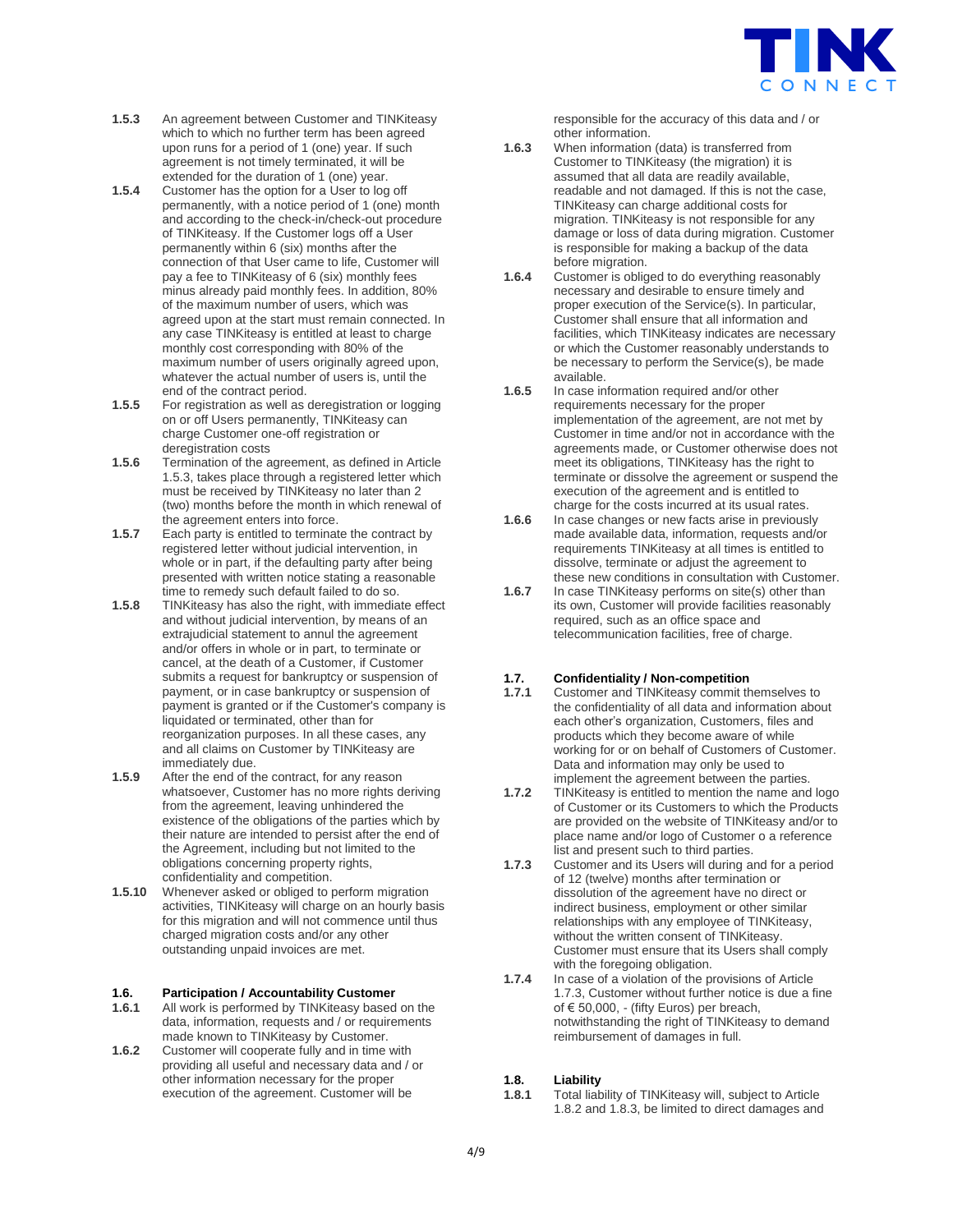

then only up to the amount of the agreed price (excluding VAT) with a maximum of the amount payable by the insurer, were a series of events is regarded as one event.

- **1.8.2** If the agreement also includes a long term agreement of more than 1 (one) year and the liability of TINKiteasy stems from this agreement, the agreed price is set at the total of the fees (excluding VAT) actually paid by Customer to TINKiteasy based on this agreement over a period of 1 (one) year (this being the year when the damage occurred) with a maximum of the redemption amount payable by the insurer.
- **1.8.3** TINKiteasy is insured against damages. TINKiteasy is not liable for further losses and further (indirect) damages will not be reimbursed to Customer under this agreement, including possible claims of third parties to Customer. In any case reimbursement will never exceed what is covered and actually paid out by insurer plus TINKiteasy's own risk, unless in case of mal intent or deliberate recklessness.
- **1.8.4** TINKiteasy's total liability for damages by death or physical injury will in no case exceed € 1,000,000, - (one million Euro), a series of events is regarded as one event.
- **1.8.5** As direct damage are exclusively considered: a) Reasonable costs incurred in determining the cause and extent of the damage; b) Reasonable costs incurred to prevent or limit damage, if Customer demonstrates that these expenses resulted in mitigation of damages.
- **1.8.6** Liability of TINKiteasy for indirect damages, including consequential damages, loss of profits, lost savings, destruction or loss of files and/or data, delays, losses, damages caused by the lack of information and/or assistance by Customer, business interruption or damage claims by third parties on Customer, is expressly excluded.
- **1.8.7** Outside the case mentioned in Article 1.8 rests on TINKiteasy no liability for damages, regardless of the grounds on which an action for damages would be based.
- **1.8.8** TINKiteasy can only be held liable if Customer gives written notice to TINKiteasy of default, immediately and appropriately, mentioning a reasonable period for remedying the failure and then only after that period elapsed and TINKiteasy attributably continues to fail its obligations. The notice must give as detailed a description as possible of the shortcoming, so TINKiteasy is able to respond adequately.
- **1.8.9** The condition precedent for the existence of any right to damages is that Customer within 60 (sixty) days after the occurrence of the damage gives notice to TINKiteasy in writing by registered letter and takes the necessary measures so that the damage is minimized.
- **1.8.10** Customer indemnifies TINKiteasy against an and all claims for liability resulting from a defect in a product, system or service delivered or rendered by Customer to a third party and which product, system or service consisted in part of by what is delivered by TINKiteasy.
- **1.8.11** TINKiteasy accepts no liability for damages of any nature whatsoever caused by Third Party Products including but not limited to storage services, which TINKiteasy delivered to Customer. If possible, TINKiteasy will subrogate his rights to claim damages from the supplier of the Third Party Product in question to the Customer.
- **1.8.12** TINKiteasy is not liable for damages of any nature whatsoever arising from a failure to provide Support, Maintenance and/or Warranty.
- **1.8.13** TINKiteasy is also not liable for damages of any nature whatsoever arising from any data leak of personal data as far as this is the result of theft of loss of data carriers in the possession of Customer

# **1.9. Transfer**

- **1.9.1** The agreement between Customer and TINKiteasy and the rights and obligations resulting there from can not be transferred to third parties without prior written permission from TINKiteasy.
- **1.9.2** Customer authorizes TINKiteasy in advance to transfer the entire agreement, or parts thereof without the express consent of the Customer to: a) mother, sister and/or subsidiaries; b) a third party in the event of a merger or acquisition of TINKiteasy. If the latter occurs TINKiteasy will inform Customer.

## **1.10. Non-attributable shortcoming**

- **1.10.1** Neither party is obligated to fulfill any obligation if prevented from doing so due to circumstances beyond its influence, nor under the law, legal act or in the prevailing opinion should come at its expense. The aforementioned circumstances include circumstances beyond the control of TINKiteasy as well as business risks of TINKiteasy, including but not limited to, failures of suppliers of TINKiteasy, failure to timely availability of required information and/or specifications, changes to such provided data, not quite correct specifications and/or functional descriptions of Third Party Products and/or any third party products, bad weather, fire, explosion, power failure, faults in networks, flood, disease, lack of staff, strike or other labor disputes, accidents, acts of government, the impossibility of a required permit or consent, lack of materials, theft, traffic and/or transportation problems.
- **1.10.2** If force majeure of a temporary nature occurs TINKiteasy may suspend the agreement until the force majeure has ceased to exist, without any compensation being due.
- **1.10.3** TINKiteasy reserves the right, if a force majeure occurs, to demand payment for work completed which TINKiteasy before the announcement of the force majeure had already done.
- **1.10.4** In case of force majeure, which at least means malfunction or breakdown of the Internet, telecommunications infrastructure, synflood, network attack, DoS or DDoS attacks, power failures, civil unrest, mobilization, war, traffic congestion, strikes, lockouts, business interruptions, supply, fire, flood, import and export barriers and in the event that TINKiteasy by his own suppliers, for whatever reason, is unable to deliver and is therefore in a position with regard to which fulfillment of the contract cannot reasonably be expected from TINKiteasy, the execution of the agreement may be suspended or the agreement may be terminated if the force majeure has lasted longer than ninety days, all without any obligation to pay compensation.

#### **1.11. Nullity**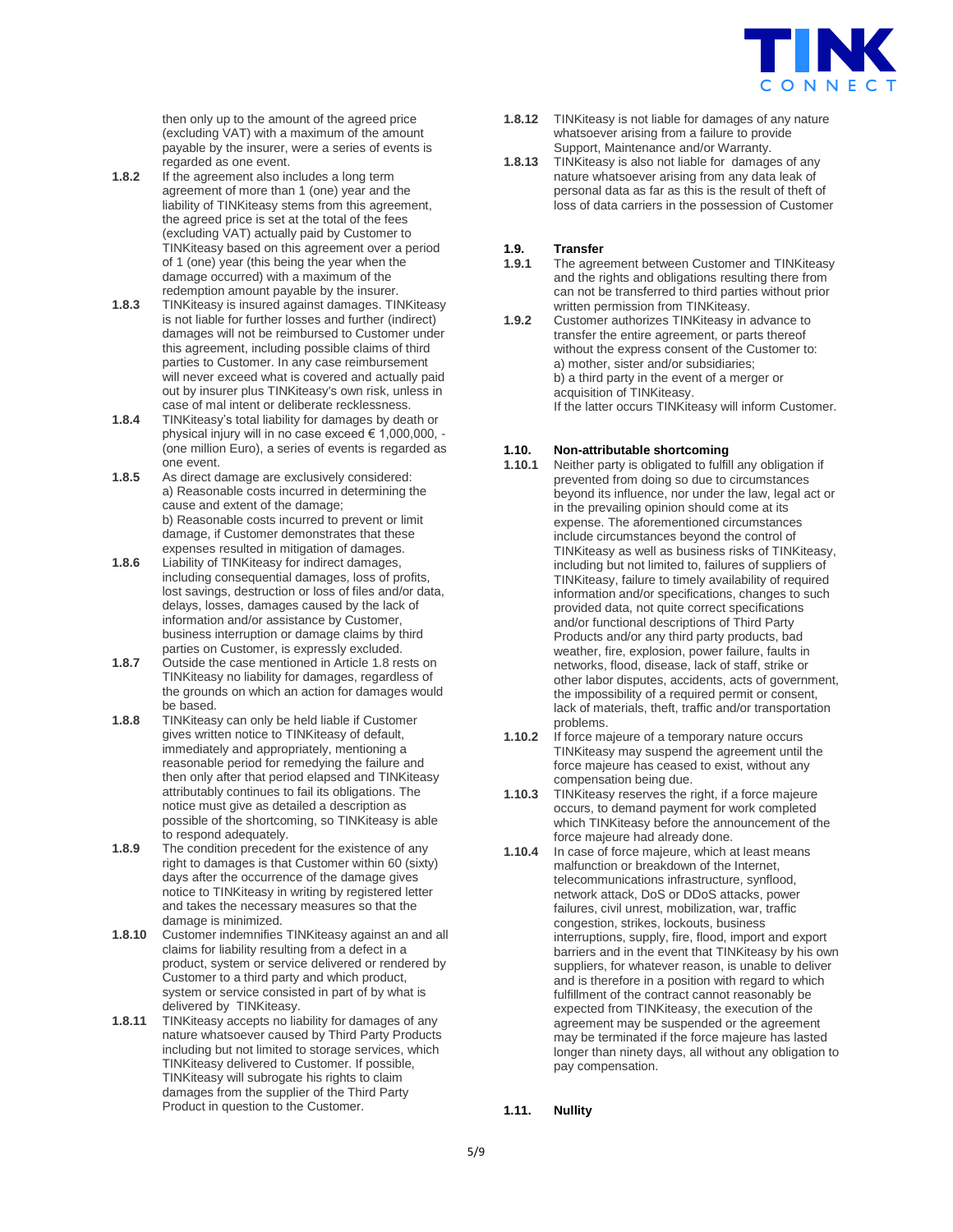

- **1.11.1** If any provision (or part of a provision) of the agreement is void, annulled, voidable or lost its validity otherwise the remaining provisions (or the remaining portion of the relevant provision) of the Agreement remain in full force.
- **1.11.2** Parties shall with regard to terms (or parts of a term) which are void, annulled, voidable, or lost its validity otherwise, in consultation with each other try to reach a substitute arrangement, inasmuch as the parties shall strive that the scope of the agreement (or the remaining part in question) as a whole is maintained.

### **1.12. Applicable Law and Jurisdiction**

- Dutch law is applicable, unless parties agree otherwise. Parties expressly declare that the Vienna Sales Convention (CISG) does not apply.
- **1.12.2** To the extent permitted by mandatory law all disputes that may arise from the Agreement will be submitted to the competent Dutch court in Amsterdam.
- **1.12.3** The foregoing shall not in any way exclude parties to take protective measures before applying to the competent Dutch court in order to preserve their existing rights.

#### **2. Terms of Use of the Service(s)**

### **2.1. Terms of Use**

- **2.1.1** If the Service (also) is aimed at services for storage and/or transfer or making available any material to third parties, as in the case of SaaS services (web) hosting and/or e-mail services, this article applies.
- **2.1.2** If on request by the Customer a customer-specific application is part of the Service or is supported with the Service, TINKiteasy reserves the right to charge additionally in the case to its discretion TINKiteasy spends much time managing that application in the broadest sense, including updating and debugging.
- **2.1.3** Customer shall refrain from storing and/or distributing or make possible the distribution of material which is in violation of provisions of Dutch law, in any event including but not limited to material that is libelous, defamatory, offensive, racist, discriminatory or hateful, erotic or pornographic, infringe rights of third parties, in any event including but not limited to copyrights, trademark rights and image rights, a violation of privacy of third parties, in any event including but not limited to unauthorized spreading of personal data of third parties or repeated harassment by third parties through this unwanted communication, hyperlinks, torrents or similar information which Customer knows or should know that it refers to material that infringes on third party rights, unsolicited commercial, charitable or philanthropic information contained therein, or malicious content such as viruses or spyware.
- **2.1.4** In case TINKiteasy is informed by a third party of unlawful information on the servers of TINKiteasy, then TINKiteasy is entitled to remove the material or make it inaccessible. Also in that case TINKiteasy is free to provide personal data of Customer or User to the proper authorities. TINKiteasy shall inform Customer within a

reasonable time as to the development of this procedure.

- **2.1.5** In case of possible criminal information, TINKiteasy is entitled to inform proper authorities on this information as well as with regard to the relevant Customer and TINKiteasy is entitled to full cooperate with official investigations.
- **2.1.6** Customer indemnifies TINKiteasy against all legal claims with respect to the Customer or its Users storing data, information, website(s) and the like. TINKiteasy is not liable for any damage that Customer may suffer by an act of TINKiteasy in the context of a notification of a criminal offense, even if the notification appears unjustified and was communicated by TINKiteasy to Customer and left without sufficient refutation.
- **2.1.7** Customer shall refrain from hindering other customers or internet users or interfere with or harm the servers. It is specifically prohibited t start processes or programs, either through the server or otherwise which Customer knows or reasonably should suspect that this hinders, obstructs or harms other customers or internet users. TINKiteasy notifies Customer of any measures it will take in this respect . TINKiteasy expressly reserves the right to remove harmful applications and Customer is liable for any resulting damage.
- **2.1.8** If agreed TINKiteasy shall provide Customer with an administrative username and password.
- **2.1.9** Customer can sign up new users by e-mail, who will deem to be accepted under the terms of the agreement and these General Terms and Conditions between TINKiteasy and Customer by return mail from TINKiteasy.
- **2.1.10** Without the explicit consent of TINKiteasy it is prohibited to provided username and/or password to third parties. TINKiteasy is not liable for the consequences of the loss of user names and passwords by User or Customer.
- **2.1.11** The use of the Service(s) by Customer or its Authorized Users shall be entirely the responsibility and risk of Customer. Customer will take reasonable measures to detect abuse and possibly prevent same. At the request of Customer TINKiteasy will assist in this respect.
- **2.1.12** TINKiteasy can set a maximum to the amount of storage or data transfer per month which Customer may use in connection with the Service(s). By exceeding that maximum TINKiteasy is authorized to charge an additional amount in accordance with the amounts for extra storage or data contained in the agreement. No liability exists for consequences of failure to send, receive, store or alter data if an agreed limit for storage space or bandwidth is reached.
- **2.1.13** Customer is responsible for its users. For any damage caused by a User, Customer is liable.
- **2.1.14** Customer shall refrain from any unauthorized use of the Service(s) and will act and behave in accordance with what may be expected by TINKiteasy a careful use of the Service(s).
- **2.1.15** Customer is not allowed to view or listen to video or audio recordings through the system of TINKiteasy, unless otherwise agreed.
- **2.1.16** Customer is not allowed to install its own software programs, unless otherwise agreed.
- **2.1.17** Customer may not act itself as a provider of the Service(s).
- **2.1.18** Customer is responsible for hardware and software that runs in her own location or at a location outside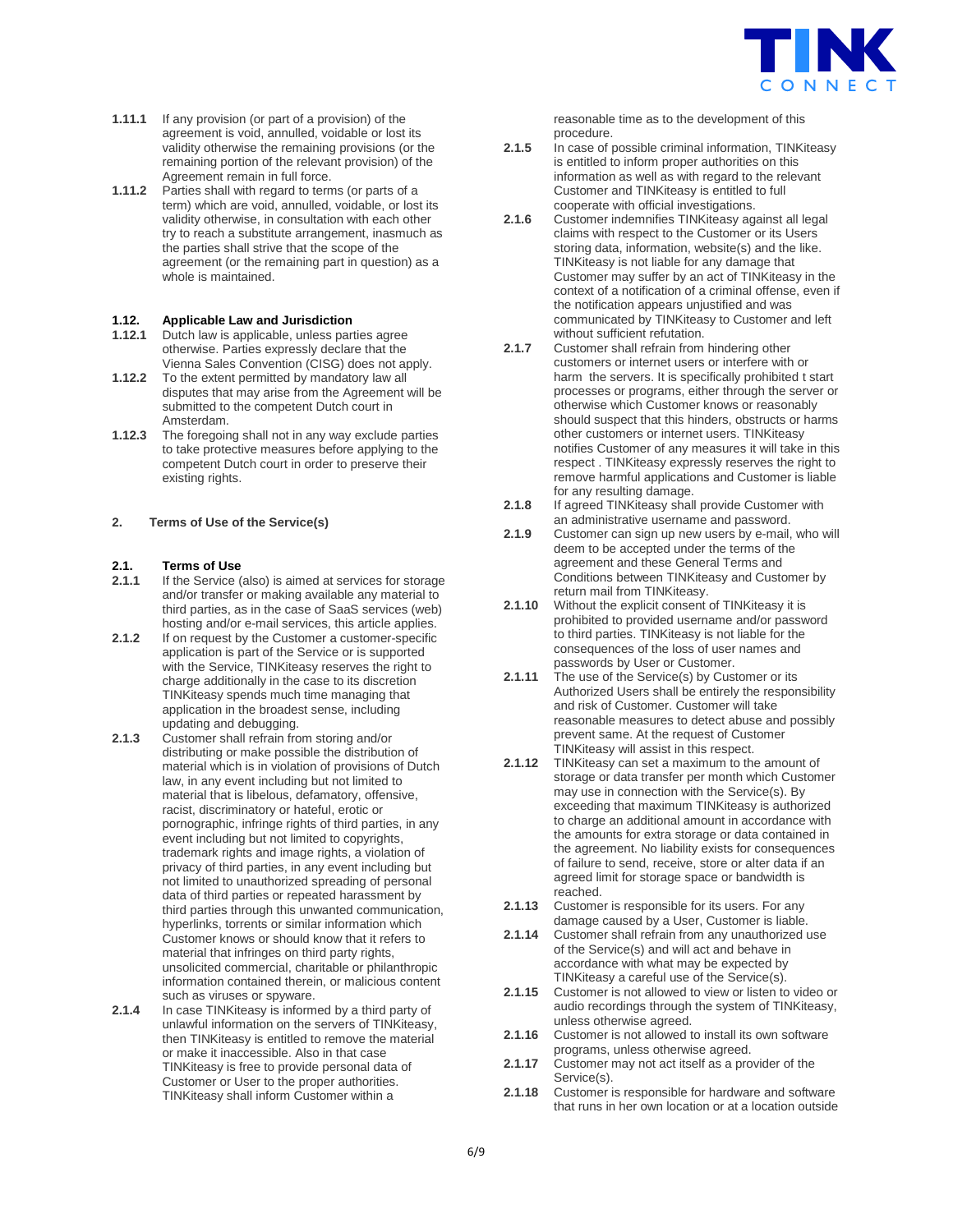

the influence of TINKiteasy. The preceding also means that Customer is responsible for proper Internet, hardware (router) etc. Customer is also responsible for the required minimum bandwidth. TINKiteasy can advise on the required minimum bandwidth, but this advice is not binding.

- **2.1.19** Customer hereby provides TINKiteasy with an unlimited license to all systems of Customer and all materials to distribute, store, transmit or copy in any manner deemed appropriate by TINKiteasy, but only to the extent necessary for the fulfillment of the Agreement by TINKiteasy.
- **2.1.20** In addition to Customer's obligations b operation of law, damage arising from incompetence of Customer or not acting in accordance with the agreement remains for the account of Customer.
- **2.1.21** With regard to both outgoing as well as incoming email traffic the registration thereof within the platform of TINKiteasy is exclusively leading.

# **2.2. Advice**

- **2.2.1** All products and/or services which may be regarded as advice or have an advisory nature, including but not limited to Support (Article 2.3), Consultancy (Article 2.4), Project Management (Article 2.5), Feasibility Study (Article 4.1. 1) will only be rendered to best effort.
- **2.2.2** TINKiteasy is not responsible and/or liable for work arising from its advice to remain within the agreed budget, time schedules and other agreed upon conditions.
- **2.2.3** TINKiteasy will provide advice on the basis of specified conditions and information obtained from Customer as stated in Article 1.6. In case it appears that not all relevant information was been received and/or other problems and/or insights may arise, including but not limited to incompatibility issues (products that are incompatible with each other), the advice given may be adapted to this new situation.

# **2.3. Support**

- **2.3.1** Support includes oral (telephone) and written (email) advice regarding the use and operation of the Services.
- **2.3.2** Reports are made into calls and/or tickets. These are available via email and/or portals. Only tickets are proof problems are reported/solved. Customer is responsible for checking the receipt of a ticket.

### **2.4. Consultancy**

- **2.4.1** Consultancy includes giving verbal and/or written (technical) advice to Customer.
- **2.4.2** Consultancy by TINKiteasy is based on terms to be agreed.

#### **2.5. Project management**

- **2.5.1** Project management includes managing, guiding and advising on projects to be described.
- **2.5.2** Project management by TINKiteasy is based on terms to be agreed.

#### **2.6. Updates**

**2.6.1** TINKiteasy provides updates of agreed applications and reserves the right to charge additionally for the time spent.

- **2.7. Domain and IP addresses 2.7.1** In case the Service(s) (in part) includes TINKiteasy to mediate for Customer in obtaining a domain and/or IP address , this article applies.
- **2.7.2** Application, allocation and possible use of a domain and/or IP addresses may vary and is subject to the rules and procedures of the registering bodies, including the Foundation for Internet Domain Registration in the Netherlands. The relevant body decides on the allocation of domain names and/or IP addresses. TINKiteasy can only play an intermediary role and does not guarantee that a request will be honored.
- **2.7.3** TINKiteasy will confirm a requested domain name to be registered in writing. An invoice as to registration is no confirmation of registration.
- **2.7.4** Customer shall indemnify and hold harmless TINKiteasy for all damages related to (use of) a domain name or on behalf of Customer.
- **2.7.5** TINKiteasy is not liable for loss of Customer's right(s) on a domain name or the fact that the domain name is requested and/or obtained by a third party, except in case of willful misconduct or recklessness on the part of TINKiteasy.
- **2.7.6** In case TINKiteasy registers a domain name for Customer TINKiteasy will cooperate with requests from Customer to move, transfer or termination this domain. Customer must conform to the rules that registration authorities uphold for application, allocation or use of a domain name.

## **2.8. Availability and Maintenance**<br>**2.8.1** TINKiteasy reserves the right to

- **2.8.1** TINKiteasy reserves the right to have the Service(s) temporarily out of service for maintenance, upgrading or improving the Service(s) and web servers. Such retirement will take place outside office hours as much as possible and Customer will be given timely notice of planned shutdowns. Such decommissioning of the Service(s) will never result in any damage(s) for TINKiteasy. Because the Services are delivered to multiple customers, it is not possible to provide only Customer with a particular change. TINKiteasy is not liable for any damages to customize the service with the exception of willful misconduct or gross negligence in respect of that customization.
- **2.8.2** TINKiteasy has the right to adept and/or amend its systems, including the Website, or parts thereof from time to time in order to improve the functionality and to correct errors. If an adjustment results in a significant change in functionality, TINKiteasy will notify Customer thereof. In case of changes that are relevant for multiple customers, it is not possible to refrain from a certain modification for one specific Customer. TINKiteasy is not liable for any damages caused by such modification.
- **2.8.3** TINKiteasy will to its best effort ensure uninterrupted availability of its systems and networks and access to data stored with TINKiteasy, but this provides no warranties, unless otherwise agreed in the offer or through an electronic ordering process as so designated in the Service Level Agreement. To the extent a Service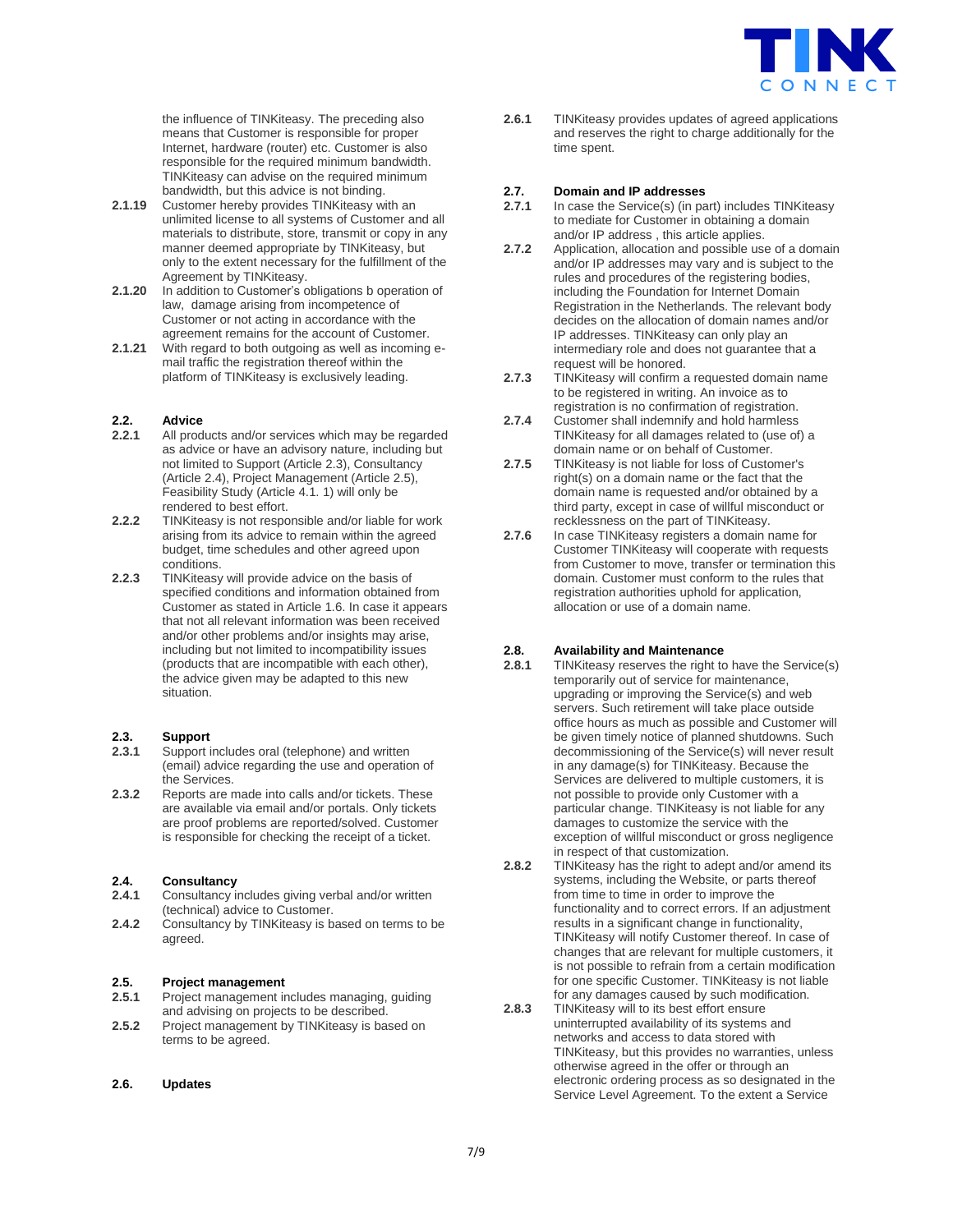

Level Agreement does not provides otherwise, this article applies.

- **2.8.4** TINKiteasy will endeavor to inform Customer about the nature and expected duration of the interruption, in the event of unavailability of the Service(s), by failure, maintenance or other causes.
- **2.8.5** TINKiteasy will make regular backups of Customer's data stored with a retention time of 15 days, and upon request make those backups available to Customer. These backups can after completion or termination of the Agreement at any time be destroyed. It is the responsibility of the Customer to request a backup on termination or dissolution.
- **2.8.6** TINKiteasy will endeavor to keep its software up to date but is dependent on its supplier(s). TINKiteasy is entitled not to install certain updates or patches if it believes it does not benefit a correct delivery of the Service(s).
- **2.8.7** If in the opinion of TINKiteasy a threat arises to the functioning of the computer system or the network of TINKiteasy or its affiliated third parties and/or the services provided through a network, in particular because of excessive sending of e-mail or other data, poorly secured systems or activities of viruses, Trojans and similar software, TINKiteasy is entitled to take all measures that it reasonably deems necessary to avert this danger.

### **2.9. Use of Identification Information**

- **2.9.1** Identification information will only be made available to Customer for use of Services. Customer will be careful with this identification information. In case of loss or theft and/or other forms of unauthorized use Customer will notify TINKiteasy so that parties can take appropriate measures.
- **2.9.2** Customer shall bear all responsibility, liability and costs caused by the use of the identification information, used and/or distributed by Customer. In no event shall TINKiteasy be liable for the abuse and/or unlawful use of identification information.
- **2.9.3** When reasonable suspicion that abuse or unauthorized use is being made of the identification information of Customer, TINKiteasy may give instructions to Customer.
- **2.9.4** If it is determined that abuse is being made of the identification information or that Customer has not followed the instructions referred to in Article 2.9.3 Customer is immediately in default.

#### **2.10. Customer Content**

- **2.10.1** TINKiteasy has no control over and/or insight into the content of the data to and from Customer. TINKiteasy only acts as a conduit. TINKiteasy makes no guarantees regarding the content of data regarding amongst other reliability and/or completeness.
- **2.10.2** Customer is responsible for and owner of the content of traffic coming from Customer. Customer shall indemnify and hold harmless TINKiteasy for any kind of claim, complaint or dispute of a third party in connection with (the contents of) the data or information provided by Customer.

#### **2.11. Personal Information and Privacy**

**2.11.1** Customer agrees with the Data Process Agreement of TINKiteasy and authorizes the processing of personal data as set out in the privacy statement of TINKiteasy.

#### **3. THIRD PARTY PRODUCTS**

## **3.1. Third Party Products**

- **3.1.1** TINKiteasy is entitled to provide Third Party Products or Third Party Products involved in fulfilling its obligations under the agreement. TINKiteasy is not responsible for Third Party Products, unless otherwise agreed in writing.
- **3.1.2** In case TINKiteasy delivers Third Party Products to Customer, in addition to these General Terms and Conditions also Third Party general terms and conditions apply to the agreement.
- **3.1.3** TINKiteasy provides rights to Third Party Products under the conditions as specified in the Third Party general terms and conditions.
- **3.1.4** There will be no Maintenance, Support or other services with respect to Third Party Products, unless otherwise agreed in writing.

## **3.2. General Terms and Conditions of Third Party**

- **3.2.1** Third Party terms and conditions as applicable shall, if available to TINKiteasy, be sent upon request. The general terms and conditions of Third parties will be made available in the same format and language as TINKiteasy received them.
- **3.2.2** These General Terms and Conditions have priority over the Third Party general terms and conditions unless otherwise indicated. In case of conflict between the General Terms and Conditions of TINKiteasy and Third Party, TINKiteasy will decide what provision applies.

#### **4. FEASIBILITY STUDY**

### **4.1. Feasibility Study**

- **4.1.1** A Feasibility Study is a study that TINKiteasy can execute before proceeding to deliver the Service(s). The purpose of the Feasibility Study is to provide customer at an early stage with information on the feasibility of the assignment.
- **4.1.2** Based on the findings arising from the Feasibility Study TINKiteasy will provide a positive or negative advice on the feasibility of the assignment. A positive advice usually means that TINKiteasy will deliver the Service(s). A negative advice means that TINKiteasy will reject deliver of Service(s) and will propose an alternative if possible.
- **4.1.3** The cost of the Feasibility Study will be paid for by Customer regardless of the outcome of the Feasibility Study.

#### **5. PRICES / PAYMENTS**

#### **5.1 Prices and Payments**

**5.1.1** All prices are in Euros and exclude VAT and other levies imposed by the government. The amounts due that will be charged do include VAT and any government levies.